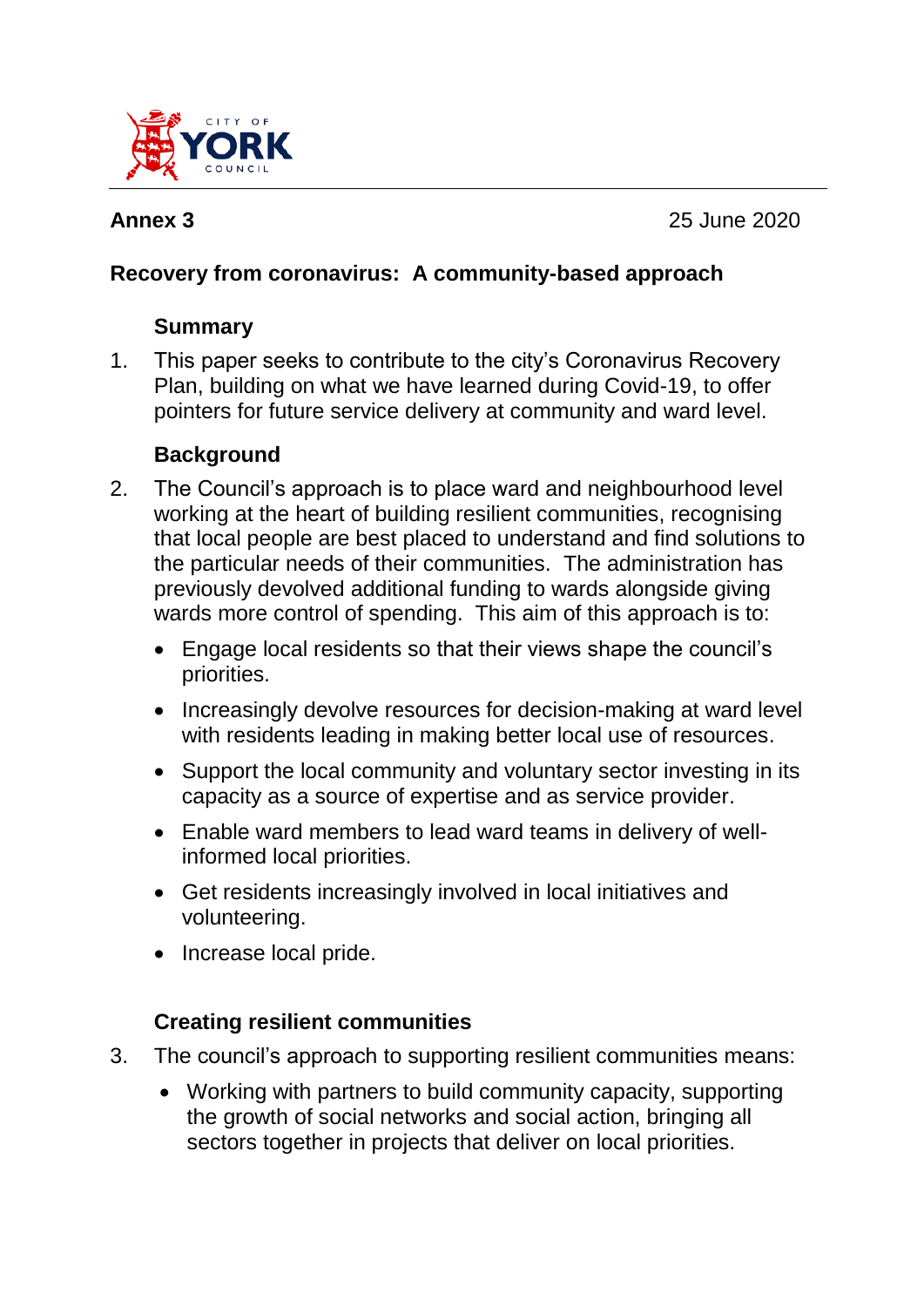- Taking a "strengths based" approach, starting from the positive resources and skills found in individuals and communities rather than from problems.
- Ensuring that people have appropriate advice and information to keep them resilient, independent, happy and healthy.
- Supporting people and communities to find the help they need to maintain their resilience and independence and participate fully in community life.
- Working with partners to intervene early with those at risk of losing their independence or with escalating levels of need.
- Ensuring that, where people have longer-term support needs, they also benefit fully from the resources and skills found in their communities and we help them to develop networks and relationships. Where it is necessary to supplement these with services, these are aimed at supporting independence and delivered in a personalised way.
- 4. As a council, we can increasingly demonstrate a successful track record in this way of working. For example:-:
	- Local Area Co-ordinators supporting people as valued citizens in their communities, helping them to pursue their own vision for a 'good life' and to stay strong, safe, connected and in control.
	- Health Trainers working with individuals to help them to identify their health goals, and provide them with the advice and guidance to achieve these and live their healthiest life.
	- Healthy Child service working with families to provide information and advice to connect people with their communities and ensure children reach their full potential.
	- Community Health Champions –volunteer champions leading health promotion activities.
	- Ageing Well York's 'Age Friendly' initiative supporting older people as active citizens and addressing loneliness.
	- *People Helping People* growing 'impact volunteering' to meet local challenges including health inequalities, loneliness and children and young people reaching their potential.
	- Community Hubs responding to community need.
	- Cultural Wellbeing cultural organisations helping people to stay well, recover faster, and experience a better quality of life.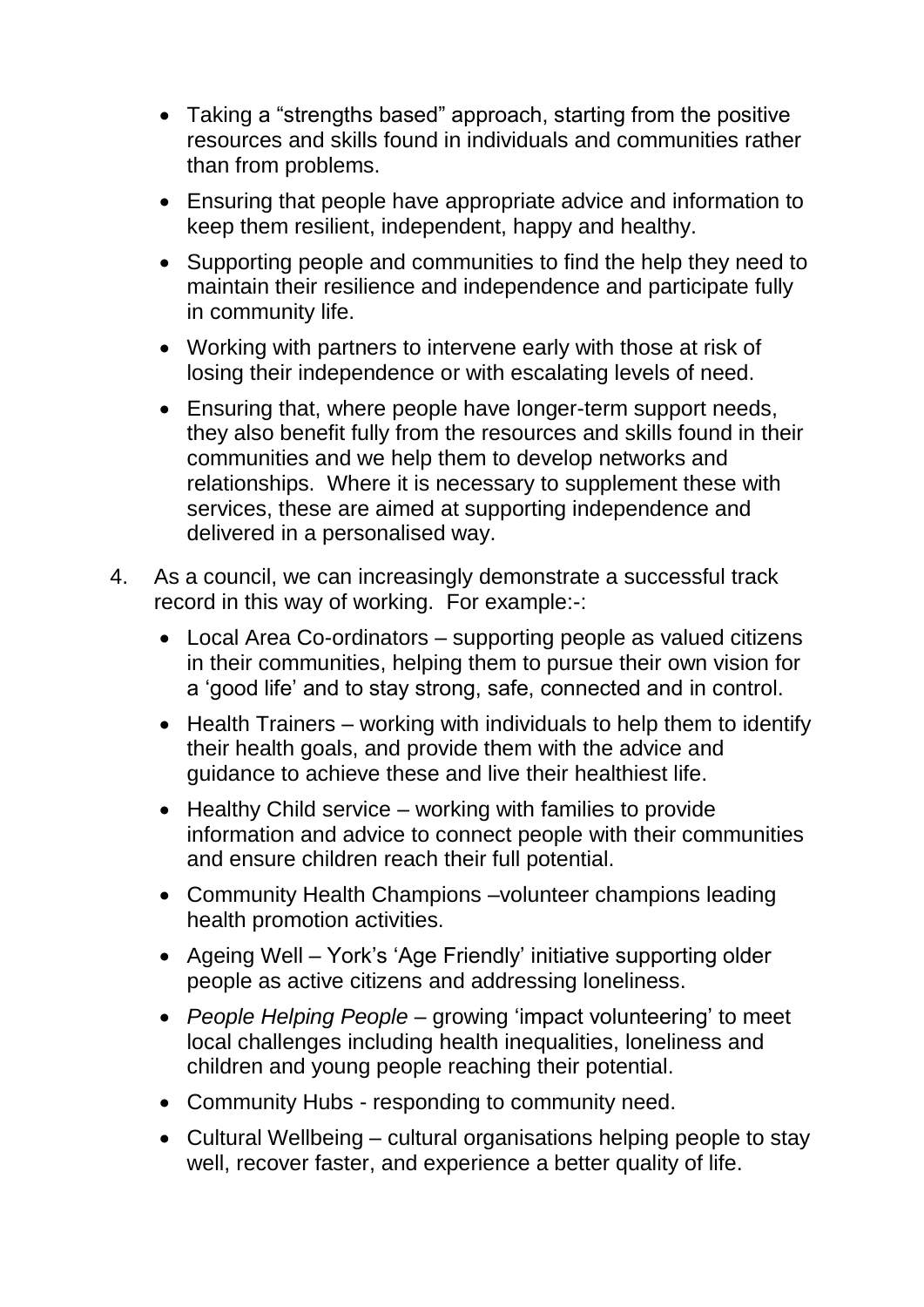- Adult Social Care 'strength based social work practice' reflecting choice, control, citizenship and connectedness.
- Housing Management Officers connecting residents to volunteers, neighbours, and community organisations to support wellbeing and reduce isolation.
- One adoption North and Humber using Peer Mentors to build community support for adopters and their families and to codeliver training and information giving.
- Community Involvement Officers working with ward councillors to deliver a wide range of ward schemes.
- 5. Although there is a great deal of good work going on, as demonstrated above, it does not always join up. Teams are not always based on the same geography and do not always share intelligence and priorities. Opportunities are thereby lost. Critically, this work does not always join up effectively with ward-based work. Members are often not made aware of work going on in their wards and therefore can struggle to connect with it. For this reason, action from the teams mentioned above can often fail to inform ward priorities or to benefit from the potential of ward funding.
- 6. Future approaches are therefore needed that:
	- Bring services together more effectively at a community level
	- Join up effectively with ward working
	- Ensure that working at community level is appropriately resourced to be able to deliver members' priorities in a timely manner

## **Recent learning**

- 7. Whilst Covid-19 has undoubtedly been (and will continue to be) an unprecedented challenge for our communities and for our service delivery, recovery provides us with an opportunity to build on some real success stories. The examples that follow show the power of working together effectively, flexibly and at speed, at community level, to develop new solutions in collaboration with communities. They offer pointers for future ways of organising ourselves:
	- The community hubs approach which, in addition to supporting those medically shielding, has mobilised a wide range of local community organisations, created new local initiatives and deployed new volunteering opportunities to respond to (often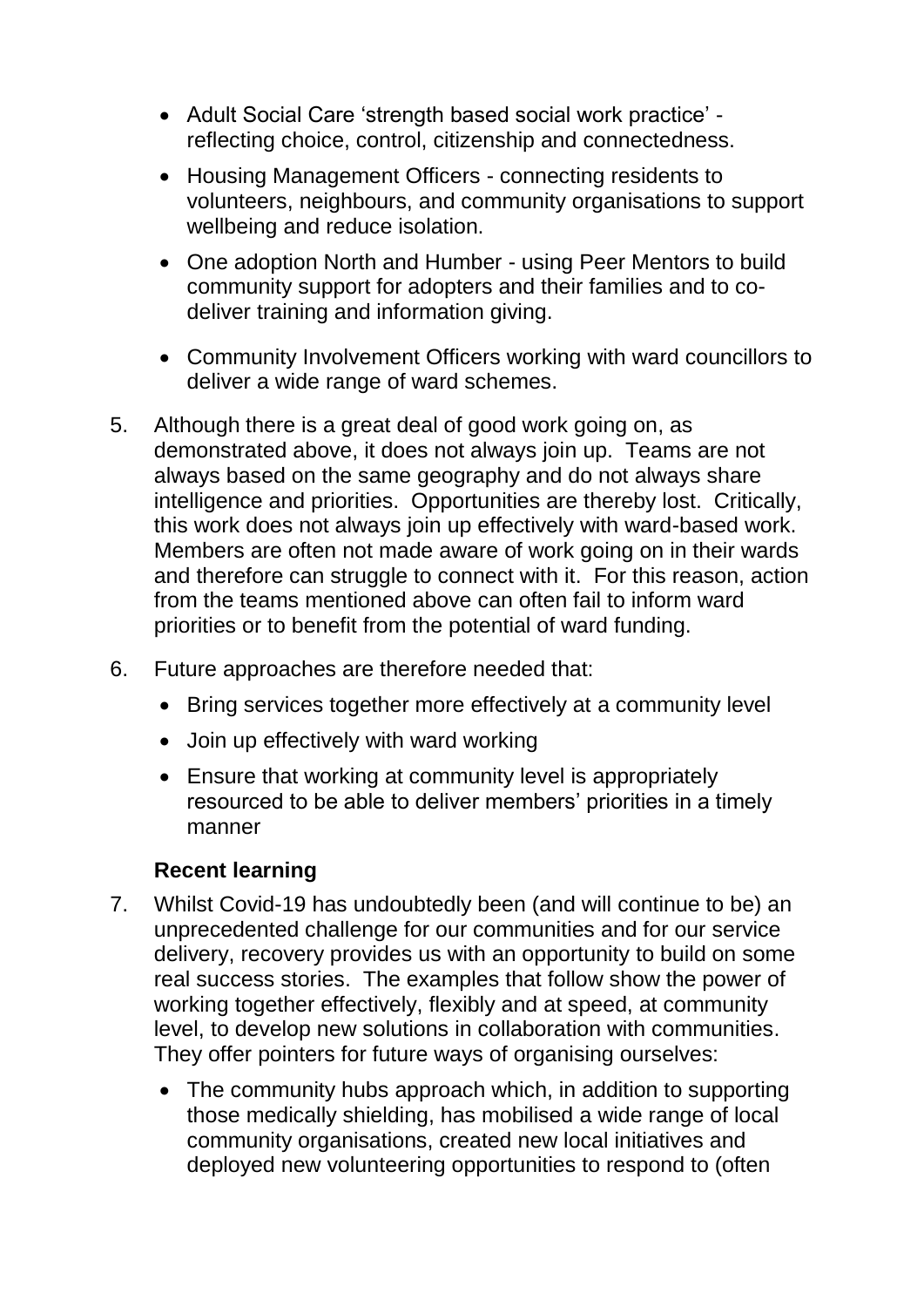long-standing) needs associated with vulnerability, isolation, anxiety, food poverty, etc.

The lock-down period has seen an outstanding response from community partners such as Move the Masses and GoodGym in activities such as shopping for vulnerable people, collecting prescriptions and making wellbeing calls. The Council's own hub volunteers, by the end of May, had delivered 25,237 hours of volunteering and dealt with 1,495 calls for food support and approaching 2,500 requests for a diverse range of tasks, such as prescription delivery, to ensure that all York residents were enabled to stay at home during lock-down, whatever their personal needs and circumstances.

- The growth of informal neighbourliness evidenced by the many Covid-19 social media groups.
- The 4k+ people who have registered an interest in volunteering.
- Local Area Coordination, with its focus on people and relationships, linking up individuals as well as organisations, sharing information quickly in a rapidly changing landscape – including making use of technology to connect safely with people, or support people in person whilst respecting social distance.
- Rapid enhancement of our interface work with NHS joining up social care with primary care and community services and joining up data to support vulnerable and shielding people.
- Working in partnership to enable volunteers to be deployed as part of the multi-disciplinary, integrated health team to support people recovering from COVID-19 and people who are shielding, triaging those at greatest risk of deterioration and providing advice and support.
- Creating a pathway to get people home from hospital in hours rather than days and keep people safe and well in their communities through a flexible network of health and care staff, community colleagues and volunteers.
- Enabling volunteers to support family carers and also to wrap around formal care services to provide social connection, reassurance, practical support and companionship, so that carer services can be targeted to where they would be needed most in the event of a surge in COVID-19 infections.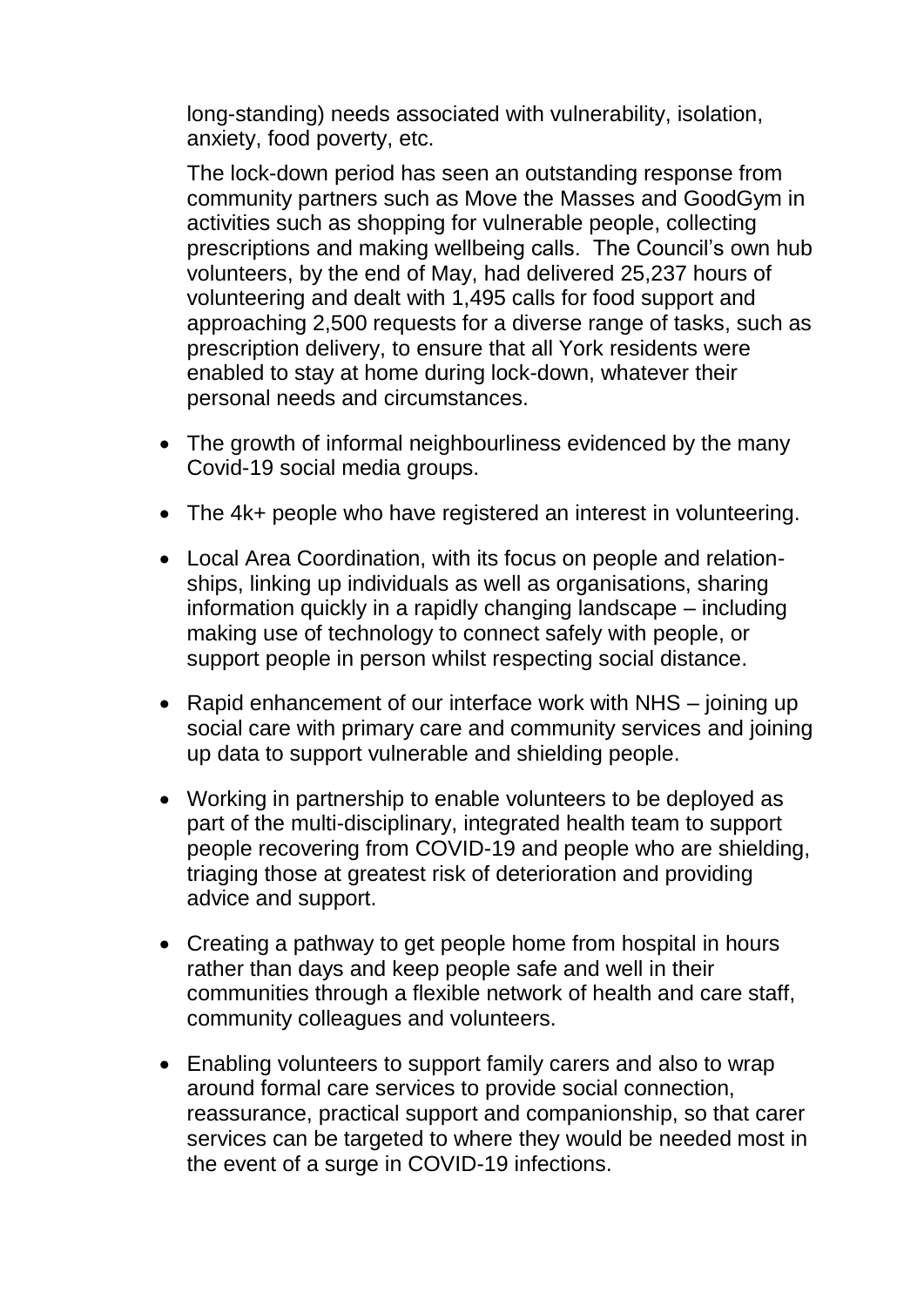- Working with people with long-term needs, using technology to help keep them safe, independent and connected.
- Maximising the already strong relationship with schools and academies through the collaborative leadership shown by the members of the York Schools and Academies Board, to take a cohesive approach to planning for the re-opening of schools.
- Working intensively and flexibility through the Edge of Care Team with families in crisis, using virtual methods which have facilitated "entry" into people's homes and lives at evenings, early mornings and weekends in a way not previously possible.
- A strengthening of relationships between children's social care teams and partners. The "immediacy" of contact has led to decisions being made in a more timely and less bureaucratic way, a better mutual understanding of roles, and an increased ability to articulate and manage risk and to develop solutions.
- Whilst there was concern that lock-down would lead to an excessive increase in care numbers of vulnerable children, the opposite has happened, with communities, families and friends supporting those most vulnerable to prevent reception into local authority care. There has been a willingness to build on what has worked well, in particular, to pilot new ways of working, wrapping communities around children with targeted support being offered as required.

### **Vision**

8. It is suggested that the council's vision for the community strand of recovery from coronavirus might be to:

> *Build strong and resilient communities for all, working with residents and with our partners and mobilising the energy and talents of our community organisations, schools and voluntary sector.*

- 9. Working with partner organisations and communities to help residents of all ages to support themselves, providing services to those who need our help the most, and helping people access the right support for them, will enable us to manage any potential surge in referrals to children's and adult social care teams as lockdown eases.
- 10. To deliver this new approach will require other parts of the system to be involved to a greater degree in supporting children, families and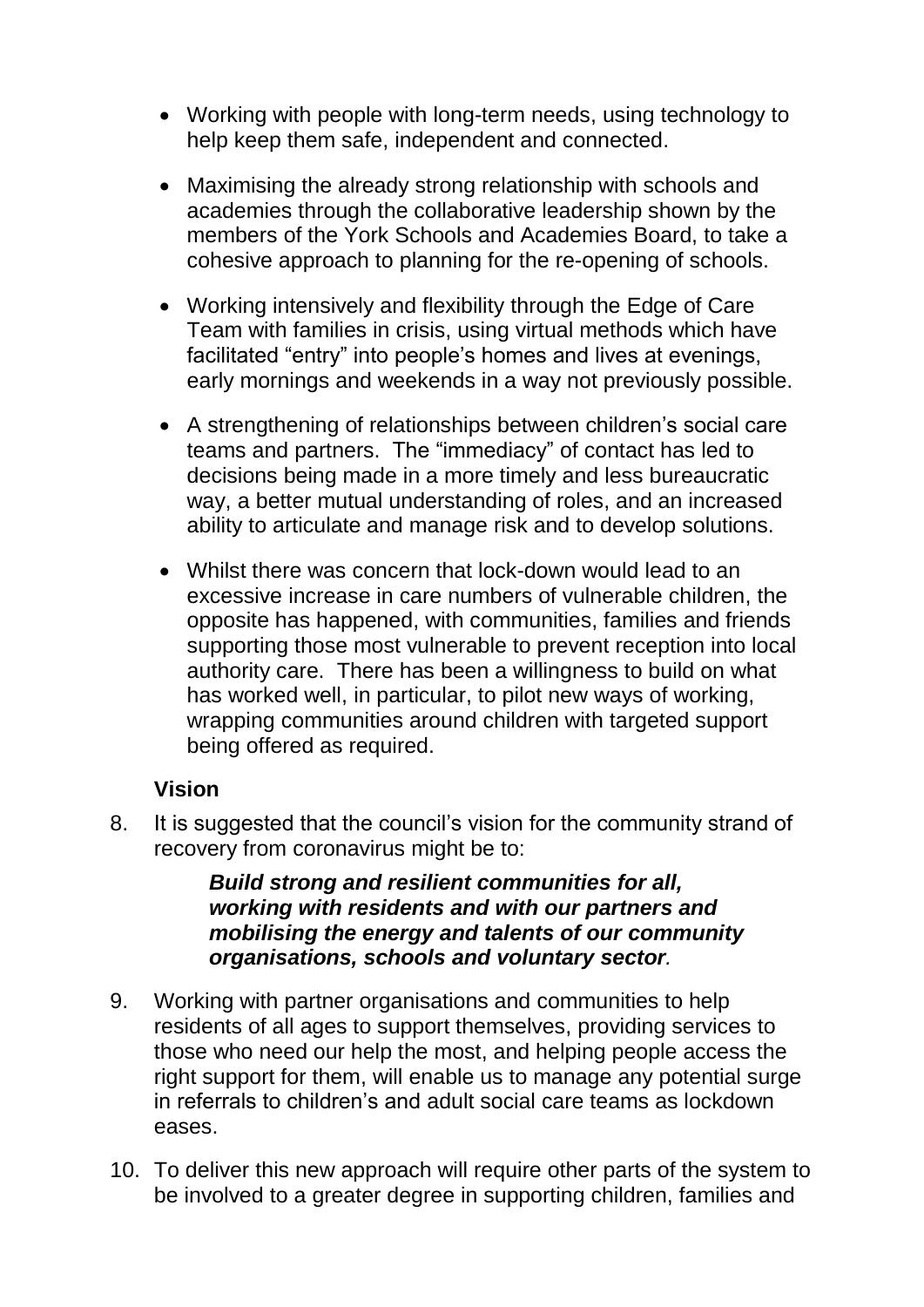adults at the edge of social care, working as part of a wider-reaching early help network, and for those people who are already supported by services, to ensure they are as connected as possible to their communities and informal networks.

## **Pointer to a way forward**

- 11. The above analysis suggests four areas of potential development:
	- Roll out of community hubs and local area coordination
	- Instituting a more joined-up approach to planning and service delivery at community level
	- Build on the legacy of interest in volunteering and community action, including neighbourliness at the very local level
	- To further improve the efficiency of the ward revenue and capital funding system (participatory budgeting), which is more responsive to local need.

## **Community hubs**

- 12. Back in November, the Executive Member for Culture, Leisure and Communities agreed an approach to supporting community venues to develop their respective offers as community hubs, to include:
	- a. Providing good information and signposting
	- b. Managing safe and welcoming community venues, e.g.:
		- i. A focus on safe working practices
		- ii. Training packages to develop volunteers skills and knowledge e.g. food hygiene
		- iii. Support in marketing and promotion e.g. website / social media campaigns
		- iv. Building maintenance and contracts
		- v. Governance of the volunteer management committee
		- vi. Understanding funding and money management
		- vii. Customer insight
- 13. It was agreed that a "Good Place Network" be developed for York, which all community venues will be invited to join, with opportunities for peer support and sharing best practice as well as a York Community Hubs accreditation scheme. A development programme was also agreed focussing on the potential for hubs to address:
	- o Food Poverty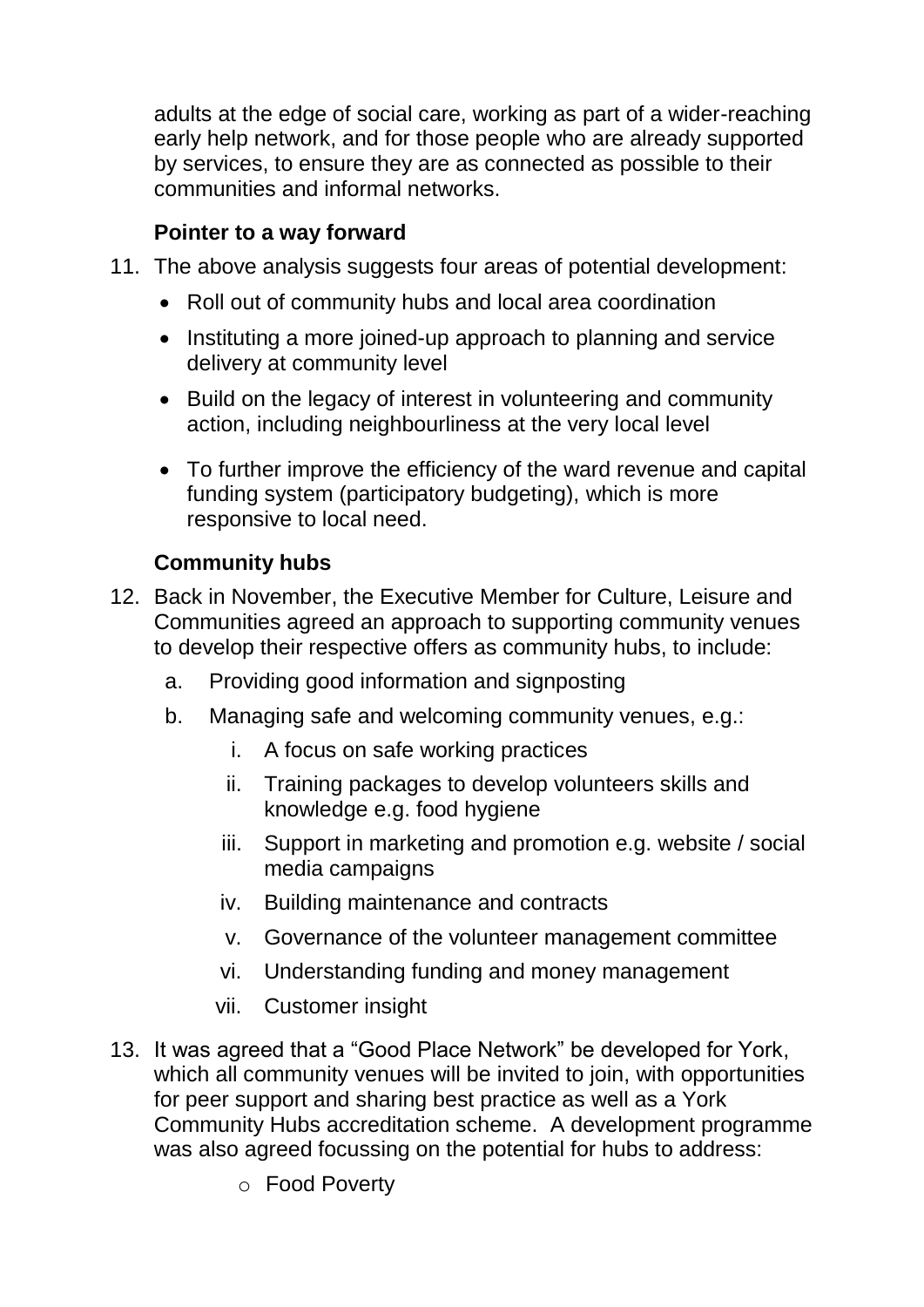- o Child Poverty
- o Support for families/early help
- o Health and Wellbeing
- o Enterprise and Access to work
- o Skills development
- o Equality of access to services
- 14. The recovery phase will require us to:
	- Maintain a network of virtual hubs (the current temporary hubs that coordinate a response to needs arising from Covid-19 but are not open to the public) throughout this year, in order to support those shielding (the list of whom continues to grow)
	- Have a mechanism to continue supporting vulnerable people that are required to self-isolate due to having COVID-19 symptoms or that have been identified as a contact of a case through the Track and Trace programme.
	- Support and guide existing community venues / hubs to review their business plans and to reopen
	- Roll out the hubs model, as envisaged in paragraphs 13 and 14 above, more widely
- 15. In the next phase we will work in conjunction with ward teams in each ward to link existing community groups with those new ones that have been formed in support of the COVID response, with the aim of establishing a network of trusted community groups that will provide support to ward residents in the current phase of lock-down. After lockdown, we will build to ensure there is at least one community hub for each ward offering a physical meeting place for local people to come together, and filling in the gaps between existing community venues. In the meanwhile, we will focus on identifying those who may benefit from engaging in the hub longterm and start to interact by virtual means. This may be via social media or by a team of local people offering wellbeing calls. We will be able to use the shielding list as a starting point.
- 16. Pursuing this approach will require local relationships to be built and a joint vision to be developed of what any particular hub will look like. Ward members are well placed to lead this development working through their ward teams and committees, supported by Community Involvement Officers. This will help to facilitate coproduction with a wide range of local stakeholders.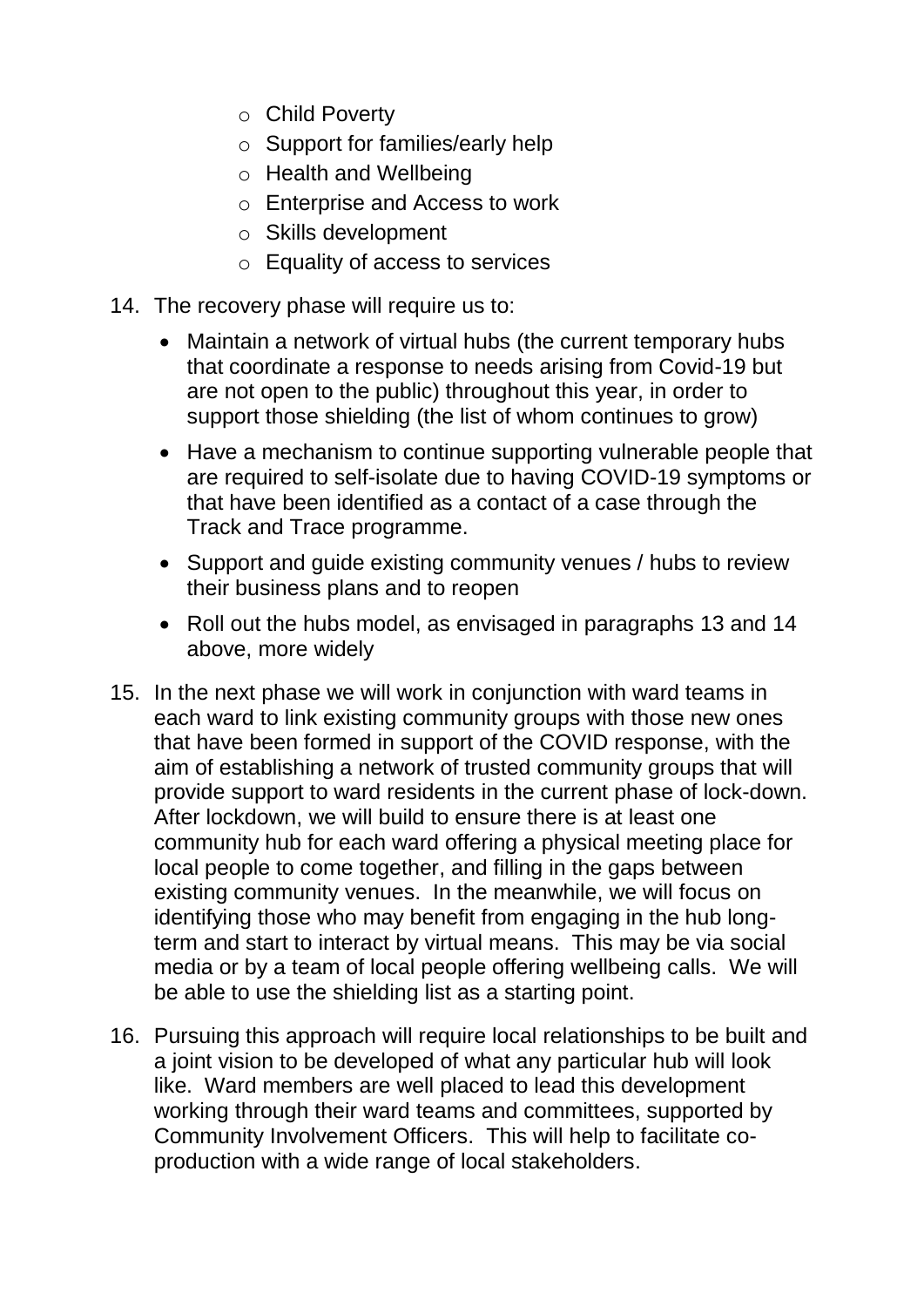17. This reflects our experience with Local Area Co-ordination, whereby each local community shapes the development of the role in their area, including carrying out the community mapping and the recruitment and selection of the Local Area Co-ordinator.

## **A Joined up area approach**

- 18. There is potential here to bring services together more effectively at community level. This would include those teams, such as Local Area Teams and Local Area Coordinators (LATs and LACs) who currently work on an area basis, as well as services, such as public realm, that have not previously worked in an area-based way, in order to co-ordinate their responses to community need.
- 19. The aim would be to support *all* members of our communities, including children and young people. The Children & Young People's Plan 2020-24, which is currently being developed, focuses on 3 priorities:
	- Starting well
	- Growing and staying well (with a focus on mental health)
	- Staying safe

These priorities could apply equally across all communities and could be used to help re-shape local services.

- 20. This will drive the council's early help strategy, intervening where necessary to give children the best possible start in life and to prevent the need for more intrusive, and costly, later interventions. . To ensure that children, young people and families themselves will be able supported to narrow gaps in a whole range of outcomes between those that do well and those that are disadvantaged.
- 21. With respect to adults, building on existing developments in Talking Points, and the emerging integration of services with primary and community health services, we will focus our resources and relationships on local community assets. Our social care teams will evolve, with roles shifting to a facilitative, community connector way of working, supporting people to find their own solutions to the challenges they face, with services working alongside personal and community assets and targeted towards meeting people's more complex longer term needs.
- 22. Our provider sector, particularly care homes and home care services have come to the fore as key partners in our whole system response to the crisis. Maximising the opportunity which this brings, including linking up to the enhanced health in care homes, and the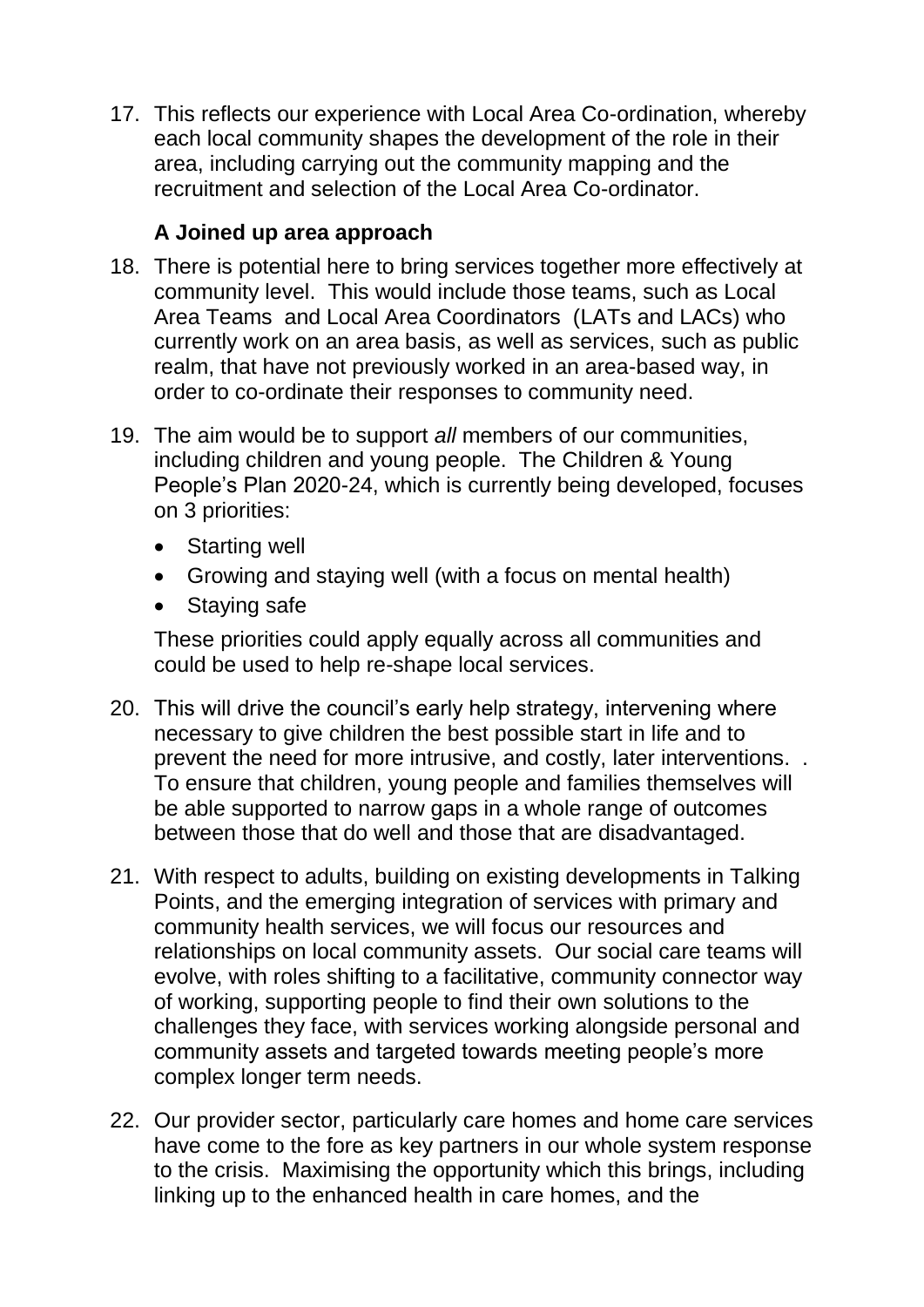identification of named clinical leads for each home, we will continue to work at a place level with all partners, across Primary, community and social care.

- 23. It is envisaged that the staff who would be involved in this approach, as a minimum, are:
	- Community Involvement Officers
	- The proposed new Public Realm area managers
	- Housing Management Officers
	- Local Area Coordinators
	- Representatives of Enforcement Teams, Local Area Teams
	- Representatives of Adult Social Care Community Teams
	- Representatives from Public Health Services
	- School Effectiveness Service and representatives from York Schools and Academies Board
	- Children's Social Care
	- Others as requested from time to time
- 24. Detailed proposals will need to be brought back to members on how this approach would be organised. Some key principles that are envisaged at this stage are:
	- Developing and strengthening systems of regular communication between ward members with relevant staff on an area basis to:
		- o Make sure that schemes and priorities are being progressed and are on target
		- o Share intelligence
		- o Co-ordinate activity
		- o Facilitate collaboration by members across ward boundaries, for example in the use of their budgets
		- $\circ$  Link to key partners such as the voluntary and community sectors, NHS and care providers, and North Yorkshire Police Community Connectors
	- Work will be undertaken to understand what has worked previously in the area and what its strengths and assets are. From this, a living map of the ward could be produced with and for citizens. There would be an opportunity to link various current maps to do this: Age Friendly York work, ward profiles, community-owned asset maps, Northern Quarter community mental health model, local area coordination, family information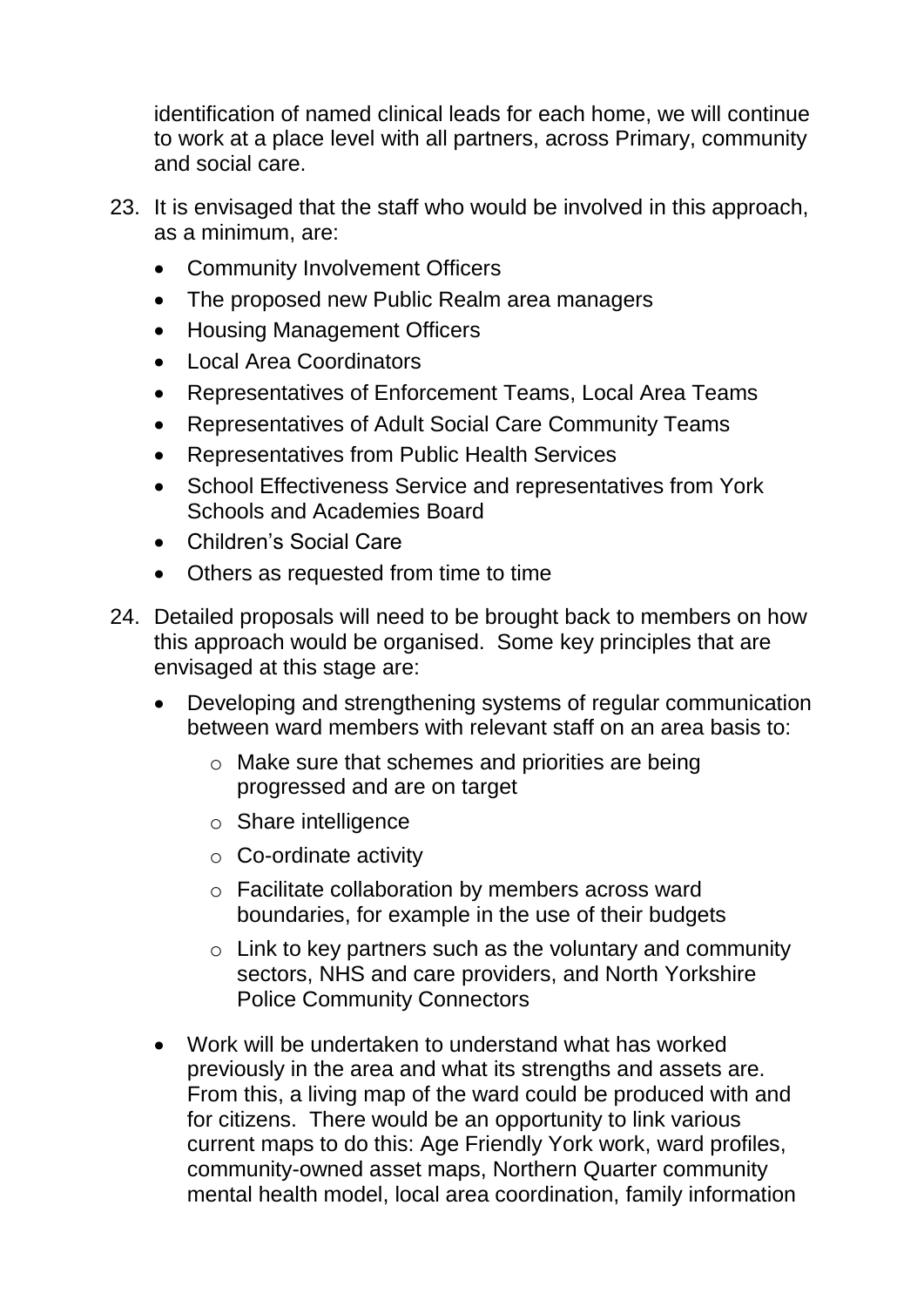service, CVS's analysis of the voluntary sector. The aim would be to produce a visual representation of communities and what is available to citizens. It would also assist our approach to planning community assets.

## **Volunteering legacy**

- 25. Over 4k people have registered an interest in volunteering with the council. Around 350 of these have been used in the hubs. Despite extensive work with the voluntary sector to identify other volunteering opportunities, it has been difficult to place many of the 4k so far. This is because many voluntary and community organisations have not been in a position to expand their activities at speed or to manage additional volunteers.
- 26. It is clear that those who came forward to offer their help saw a role for themselves as individuals to make their city safer, friendlier and healthier. Their compassion and empathy is a fantastic resource for our communities, particularly in an environment where isolation and social distance will remain a feature our lives for months and perhaps years to come for some people. It will therefore be important to undertake a longer-term project to stay in touch with those who have come forward and, where individuals remain interested, to retain, train and ultimately deploy them as volunteers. To do this, it is proposed to work with York CVS to establish a volunteer centre to manage practical aspects of this task. Detailed proposals on this will be brought back to members.
- 27. Some initial work in this area is the development of education volunteers (with all appropriate safeguarding checks) to support the remote learning of children who are currently not able to access full time education in a school setting.

# **Funding**

- 28. Additional staff resources may be required to implement the roll out of community hubs, as well as operational budgets for hubs associated with buildings and resources to commission activity in hubs, such as financial inclusion work. There may be potential to support some of this work by utilising Government grants to support Outbreak Management.
- 29. There is also potential to expand local area co-ordination as a city wide resource, requiring additional funding to be identified.
- 30. Detailed proposals will be brought back to members in due course.